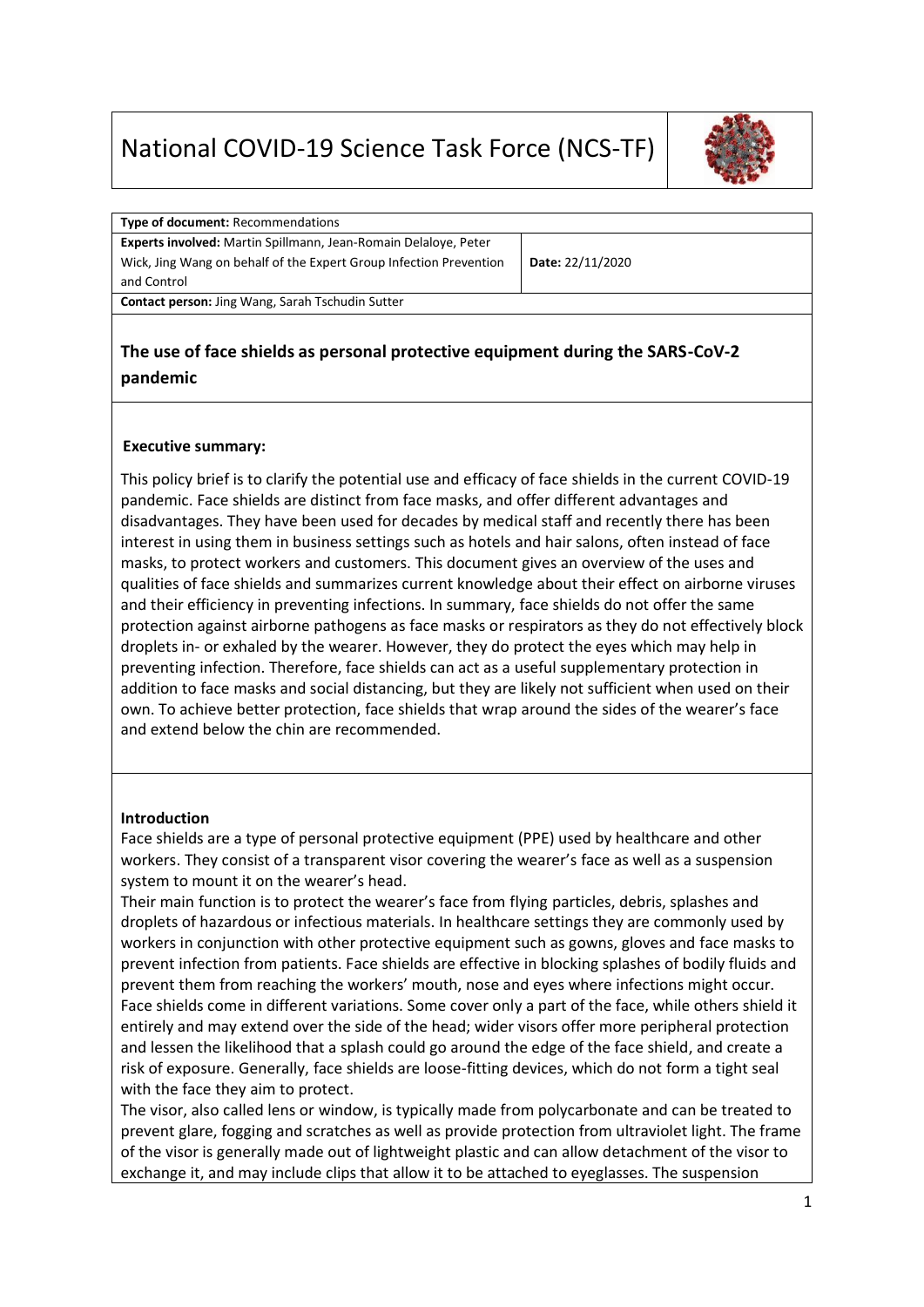system can be comprised of plastic headbands, elastic straps, temple bars, or nose pads and aims to maintain position and stability of the face shield on the head.

#### **Advantages/Disadvantages:**

Wearing face shields has a number of advantages and disadvantages: they are easy to use as they do not require a tight seal and one only needs to secure them on the head which improves comfort. They also cause less interference with breathing than face masks or respirators, and can be combined with other PPEs such as face masks. Face shields can be cheaply and easily massproduced and may be cleaned and reused without losing effectiveness (however, it is advised to disinfect the shield after use). Because face shields do not visually obstruct the wearer's face, facial expression is unimpeded, making them useful for people who rely on nonverbal communication such as lip-reading [1].

Unless treated, the transparent visor might cause glare or become foggy, causing visual strain. Face shields are bulkier than face masks making them less practical for use in the community. Table 1 provides a summary of the advantages and disadvantages of face shields compared with other forms of face/eye protection.

**Table 1** (Roberge, 2016) Advantages and disadvantages of face shields compared with other forms of face/eye protection (i.e., protective face masks [filtering facepiece respirators, medical/surgical masks], goggles, safety glasses). [2] [3]

| <b>Advantages</b>                                                                                                                                                                                 |           | <b>Disadvantages</b>                                                                                                            |  |
|---------------------------------------------------------------------------------------------------------------------------------------------------------------------------------------------------|-----------|---------------------------------------------------------------------------------------------------------------------------------|--|
| More comfortable                                                                                                                                                                                  | $\bullet$ | Questionable protective effect and lacking clinical<br>trials investigating their utility in terms of respiratory<br>protection |  |
| Protect a large portion of the face                                                                                                                                                               | $\bullet$ | Glare/fogging                                                                                                                   |  |
| Less retained dermal facial heat                                                                                                                                                                  | $\bullet$ | Optically imperfect                                                                                                             |  |
| Less claustrophobic                                                                                                                                                                               | $\bullet$ | May not fit properly over some respirators                                                                                      |  |
| Less fogging than goggles                                                                                                                                                                         | $\bullet$ | Bulkier than goggles or safety glasses                                                                                          |  |
| No impact on breathing resistance                                                                                                                                                                 | $\bullet$ | Peripheral fit poorer than protective face masks                                                                                |  |
| No fit testing required                                                                                                                                                                           |           |                                                                                                                                 |  |
| Can be disinfected easily                                                                                                                                                                         |           |                                                                                                                                 |  |
| Wearers do not need to be clean shaven                                                                                                                                                            |           |                                                                                                                                 |  |
| Easy to don and doff                                                                                                                                                                              |           |                                                                                                                                 |  |
| Relatively inexpensive                                                                                                                                                                            |           |                                                                                                                                 |  |
| No impact on vocalization                                                                                                                                                                         |           |                                                                                                                                 |  |
| Can be worn concurrent to other face/eye PPE                                                                                                                                                      |           |                                                                                                                                 |  |
| Do not impede facial nonverbal communication                                                                                                                                                      |           |                                                                                                                                 |  |
| Reduce patient anxiety                                                                                                                                                                            |           |                                                                                                                                 |  |
| Protects the face more generally (against solid<br>objects for example)<br>Face shields require no special materials for<br>fabrication and production lines can be repurposed<br>fairly rapidly. |           |                                                                                                                                 |  |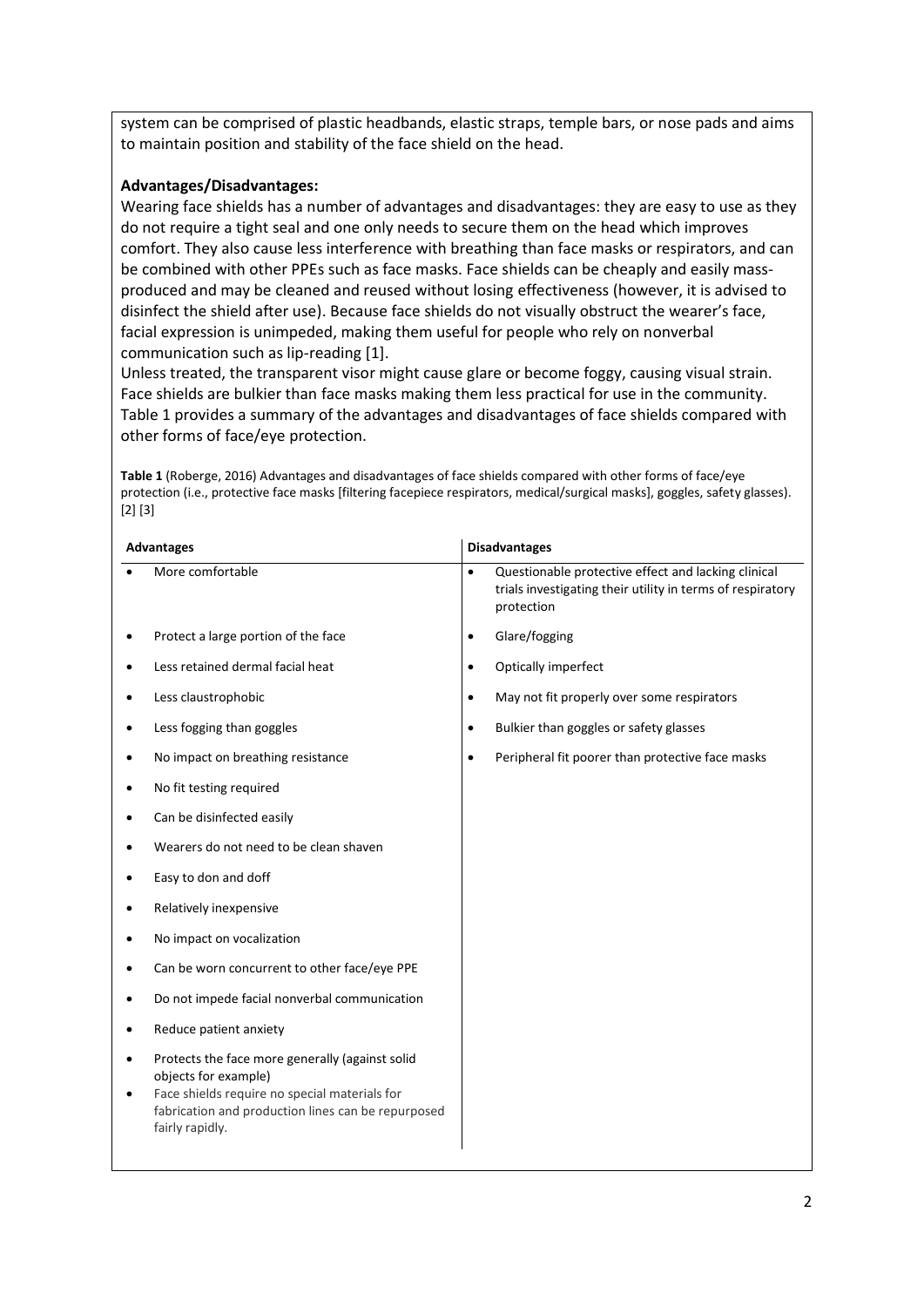#### **Comparison with other PPE:**

The European standards EN 166-168 [4] describes the general requirements for face shields, goggles, and safety glasses regarding their eye protection function. Goggles and safety glasses provide similar protection for the eyes, but do not cover the mouth and nose, making a face shield the preferred eye-safety device for infection control. However, in a healthcare setting, eye protection devices, including face shields, are designed to be worn in combination with other protective equipment.

Compared with face masks, face shields have the advantage of covering the entire face, including the eyes which may be a route of infection for COVID-19, although the frequency of such events is unclear [5]. Unlike face masks, face shields do not filter the air that is in- or exhaled. This allows pathogens that are exhaled in small droplets from the wearer to fly around the edges of a face shield, contaminating the surrounding air. Face shields also offer little protection against inhaled small airborne droplets, only efficiently protecting against large droplets, which are blocked by the visor.

In contrast to face shields, full facepiece respirators are tight-fitting, air-purifying respirators with replaceable filters or cartridges attached to a rubber or silicone facepiece. They cover the user's eyes and face and can also protect against liquid splashes and irritating vapors. A full facepiece respirator can provide a high level of protection if it is well fitted (Protection factor of 50 [6]). Jean Schmitt et al. (2020) adapted a snorkel mask as a full facepiece respirators for healthcare workers and showed that its protection efficiency could reach 95% and higher [7].

#### **Experimental studies on the protection efficiency of face shields**

While face shields have demonstrated some advantages over face masks (Table 1) and have been shown to reduce the number of pathogens inhaled when worn, their efficiency for combating the spread of SARS-CoV-2, and other viruses is still debated in literature. In a recent study, as yet unpublished, Ronen et al reported that a face shield could block droplets larger than 3 micrometers with the same efficiency as a surgical mask and its protective efficiency was even better than the surgical masks for droplets down to 0.3 micron diameter. [6] They also reported that face shields used as source control had the same performance as surgical masks. However, these findings stand in contrast to those of Verma et al, who reported, in a study based on qualitative visualization that particles emanating from a simulated cough of a face shield wearer could spread quickly into the surrounding air (about 1 m within 10 seconds, with varying results depending on local turbulence) [8]. They also found that filtering face masks released far fewer particles and created a smaller spread than face shields. In a study using a cough aerosol simulator and a breathing simulator, a face shield reduced the number of infectious particles inhaled by the wearer by as much as 96% for a face shield 46 cm away from a cough (Lindsley et al. 2014). However, this effectiveness could only be achieved for large droplets and immediately after the cough. For smaller droplets the efficiency of a face shield was reduced to 68% and when exposed to the resulting aerosols for 30 minutes the efficacy was further lowered to 23% [9].

#### **Epidemiological studies**

There are few epidemiological studies that focus exclusively on the effect of eye protection and face shields. A meta-analysis of studies about COVID-19 and other *betacoronaviruses* showed that wearing a face shield or goggles was associated with fewer infections and the infection risk was lowered by 10.6%, but the conclusion was qualified as having low certainty [10]. Another study found that people who wear eyeglasses for at least 8 hours a day may be less susceptible to COVID-19, but these data also had low certainty and no proof was given that the added eye protection from wearing eyeglasses was the cause for the effect [11]. Anecdotal evidence from a COVID-19 outbreak among staff of a hotel in Graubünden showed that people who used face shields were infected, whereas face mask-wearing personnel avoided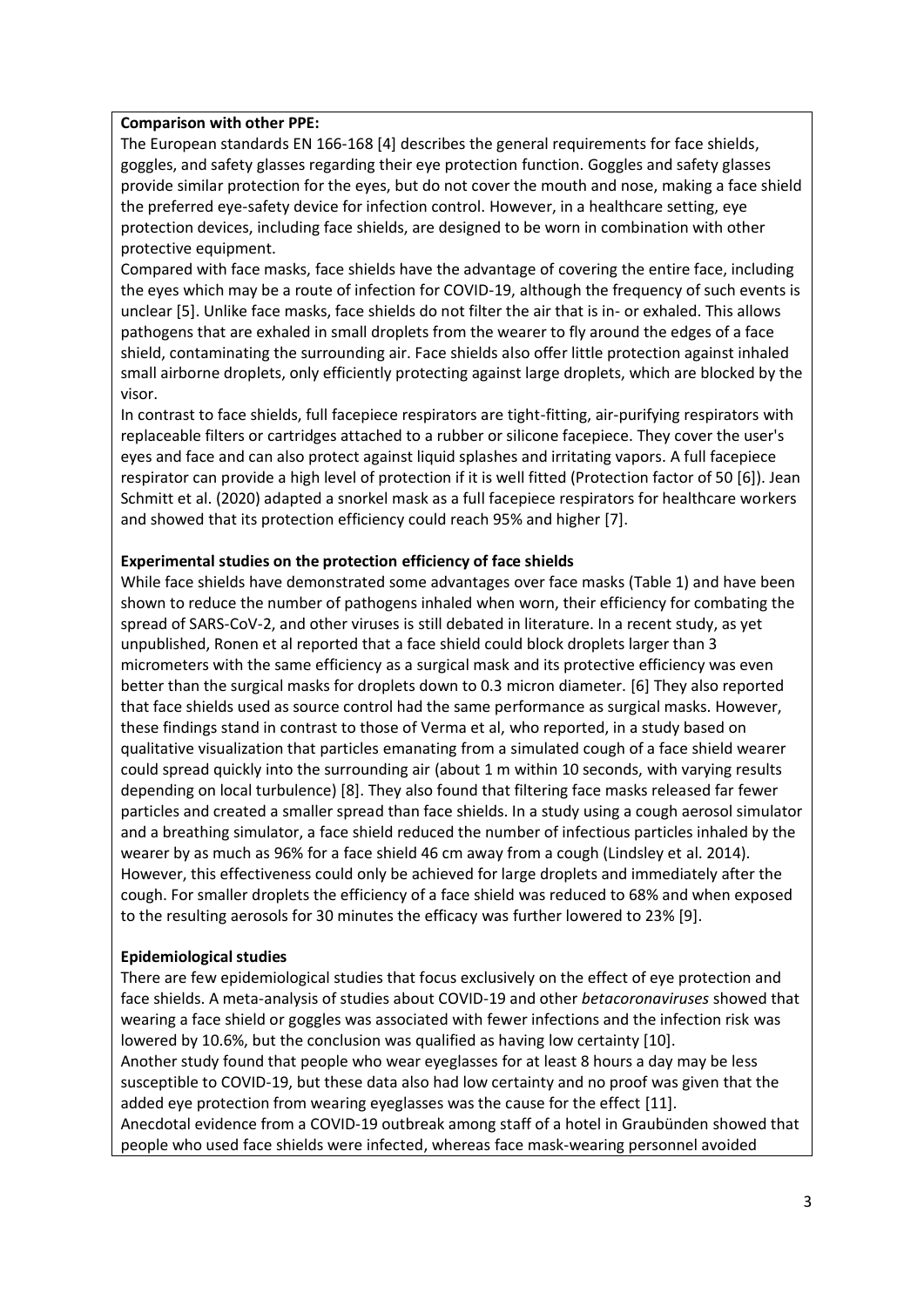infection. Following this, the cantonal health authorities spoke out against face shields, claiming they offered little protection [12].

#### **Recommendations**

A number of medical professionals have called for the introduction of face shields in the community as a viable alternative to face masks in containing COVID-19, due to the face shield's advantages in reusability, ease of production and low impairment of facial visibility or speech [3]. According to the US Center for Disease Control and Prevention (CDC), there is currently not enough evidence to support the effectiveness of face shields in stopping an infected person from spreading respiratory droplets and pathogens [13]. Therefore, the CDC does not recommend the use of face shields as a substitute for face masks. Face shields are classified primarily as eye protection and not as protection from aerosols. For possibly better source control, the CDC recommends face shields that wrap around the sides of the wearer's face and extend below the chin, or hooded face shields, thus preventing aerosols from traveling from or to the wearer along the sides of the face shield.

The world health organization (WHO) suggests using face shields only in the context of a face mask shortage and considers them inferior to face masks with respect to prevention of droplet transmission. The WHO also emphasizes that a face shield should cover the sides of the face and extend below the chin [14].

### **Conclusions**

In summary, face shields do not offer the same protection against airborne pathogens as do face masks/respirators, because they do not effectively block droplets in- or exhaled by the wearer. However, they do protect the eyes which may help in preventing infection. Therefore, face shields can act as a useful supplementary protection in addition to face masks and physical distancing, but are likely not sufficient when used on their own. To achieve better protection, face shields that wrap around the sides of the wearer's face and extend below the chin are recommended.

#### **References**

1. Gall, A.L. *CERN designs a mould for mass production of face shields*. 2020 13. Nov]; Available from: [https://home.cern/news/news/cern/cern-designs-mould-mass-production-face-shields.](https://home.cern/news/news/cern/cern-designs-mould-mass-production-face-shields)

2. Roberge, R.J., *Face shields for infection control: A review.* J Occup Environ Hyg, 2016. **13**(4): p. 235- 42.

3. Perencevich, E.N., D.J. Diekema, and M.B. Edmond, *Moving Personal Protective Equipment Into the Community: Face Shields and Containment of COVID-19.* JAMA, 2020. **323**(22): p. 2252-2253.

4. *EN 166 - Personal eye-protection – Specifications*. 2001, European Union;

EN 167 - Personal eye protection - Optical test methods; EN 168 - Personal eye protection - Non-optical test methods. European Union.

5. Sun, C.B., et al., *Role of the Eye in Transmitting Human Coronavirus: What We Know and What We Do Not Know.* Front Public Health, 2020. **8**: p. 155.

6. Occupational\_Safety\_and\_Health\_Administration\_(OSHA), *Respiratory protection standard 29CFR1910.134*. 1998.